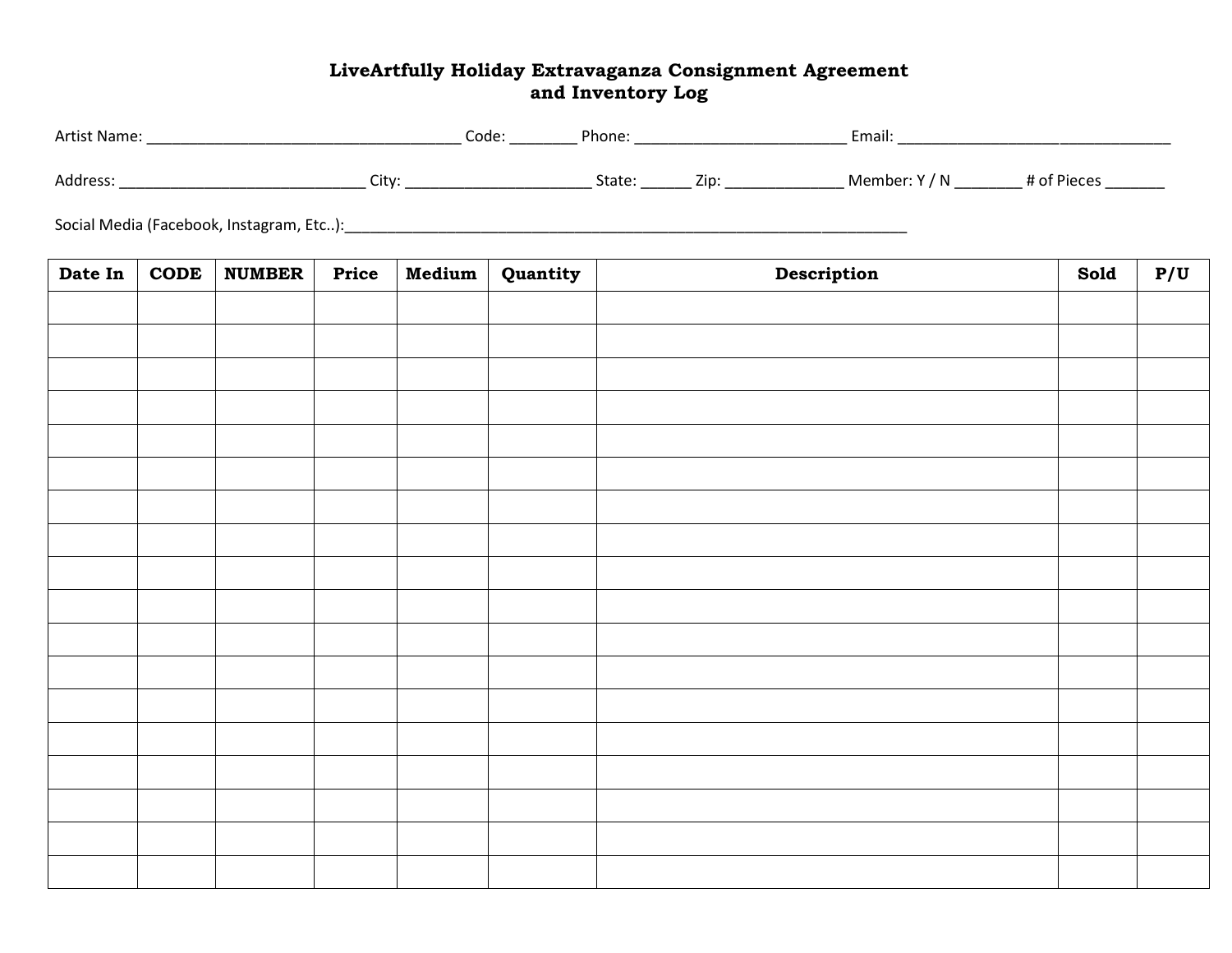LiveArtfully Artisan Boutique is consigned to sell the above inventory for the Exhibition Sales Event "Holiday Extravaganza!" ArtCenter members receive 60% of sales price; non-members receive 50%. The maximum label or tag size is 5/8" x 7/8". No business cards will be accepted with merchandise. Payment for items sold will be processed in the month following the sale of the item. No layaway, shipping or discounts will be offered on items entered in the Holiday Extravaganza.

ArtCenter Manatee will take all precautions against damage and theft; but items for sale in the LiveArtfully Artisan Boutique are left at the owner's risk. ArtCenter Manatee may use images of consignment artwork for advertising purposes. All unsold items must be removed no later than Jan 4, 2023. Artwork left for more than 90 days post-event will become the property of ArtCenter Manatee.

| I agree to the above conditions/inventory log: |       |  |  |  |  |  |  |
|------------------------------------------------|-------|--|--|--|--|--|--|
| <b>Artist Signature:</b>                       | Date: |  |  |  |  |  |  |
|                                                |       |  |  |  |  |  |  |
| LiveArtfully Manager:                          | Date: |  |  |  |  |  |  |